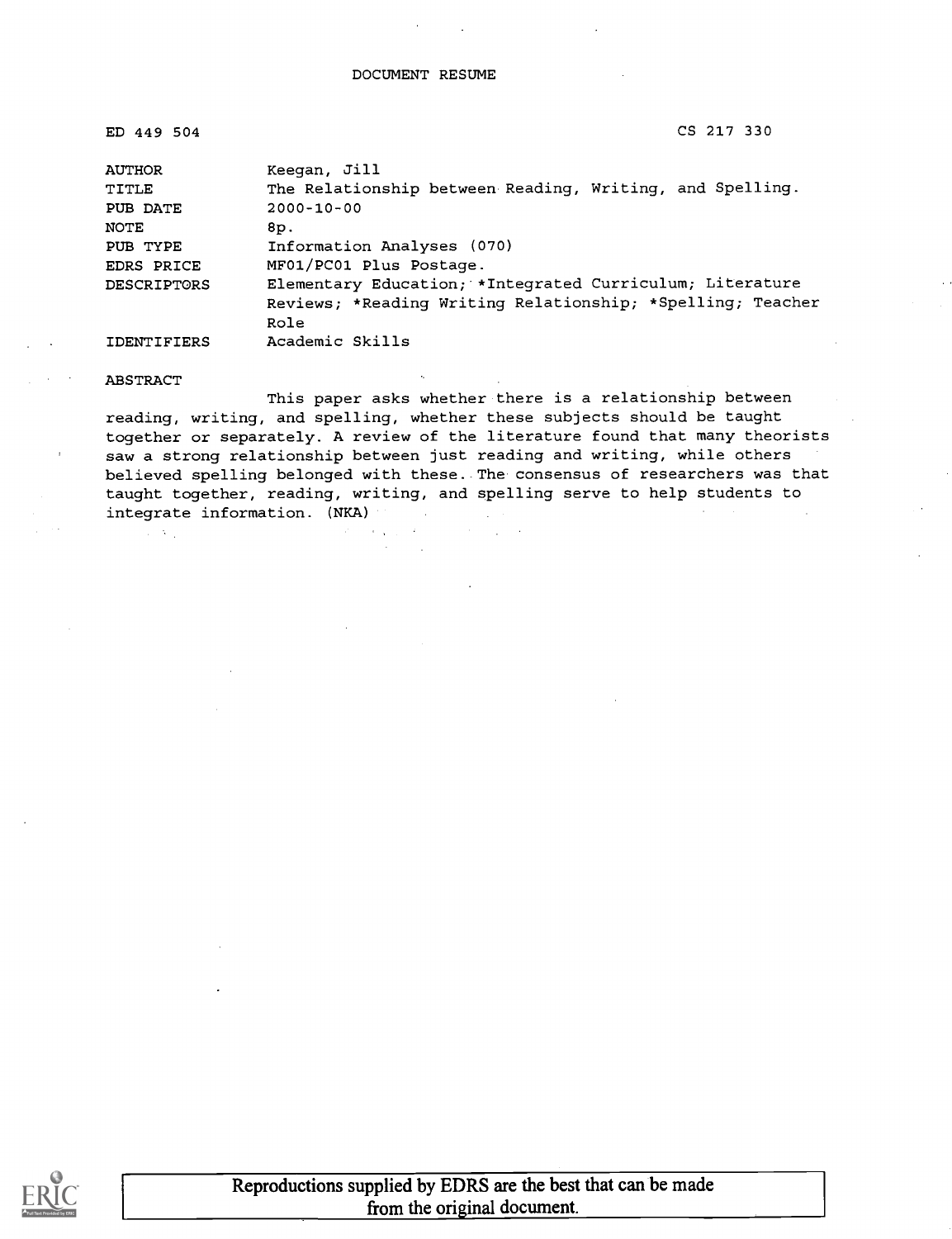$\frac{1}{\sqrt{2}}$ 

 $\sim$   $\sigma$ 

## The Relationship Between Reading, Writing, and Spelling

Jill Keegan

Dominican University of California School of Education San Rafael, CA October 2000

U.S. DEPARTMENT OF EDUCATION<br>Office of Educational Research and Improvement Office of Educational Research and Improvement EDUCATIONAL RESOURCES INFORMATION

- CENTER (ERIC) This document has been reproduced as received from the person or organization originating it.
- Minor changes have been made to  $\sum_{n=1}^{\infty}$  improve reproduction quality.

 $ERIC$  . . . . . .

Full Text Provided by El

Points of view or opinions stated in this<br>document do not necessarily represent<br>official OERI position or policy.

BEST COPY AVAILABLE

PERMISSION TO REPRODUCE AND DISSEMINATE THIS MATERIAL HAS BEEN GRANTED BY

<u>'eigan</u>

1  $\overline{a}$ 

TO THE EDUCATIONAL RESOURCES INFORMATION CENTER (ERIC)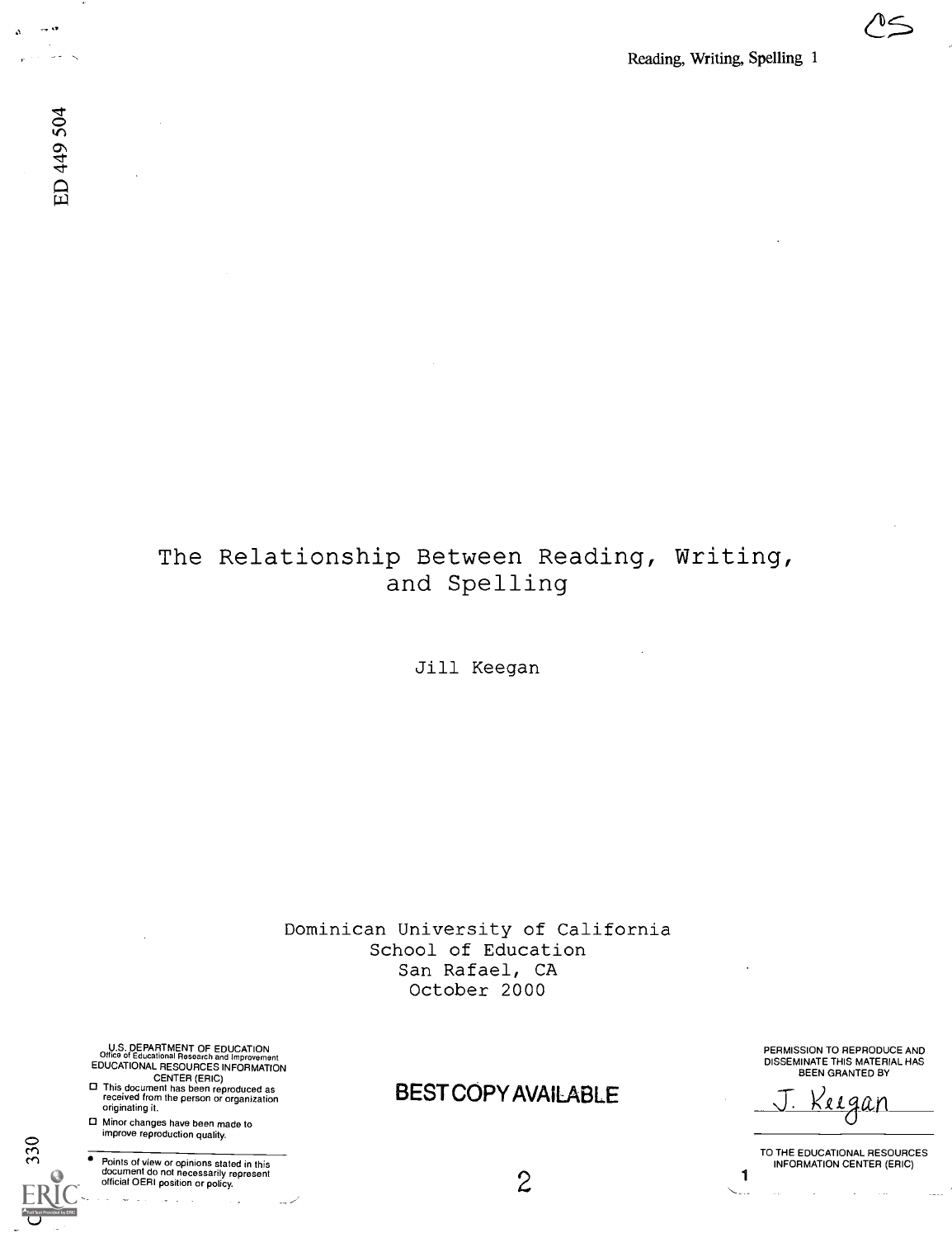#### INTRODUCTION:

I have been working in a  $4<sup>th</sup>$  grade classroom now for 6 weeks. In my observations and during the time I work with the students, many questions come to mind.

One child in particular caught my attention because she has been the source of many questions. Here is a child with many talents and presents herself as very intelligent; however this is not really the case. In reality her skills are rather weak. When I work with her on reading, writing, and spelling, I notice contradictions in her ability. She can read anything you put in front of her and reads it beautifully, but cannot construct a story, putting her ideas into words on the page. Also, she has problems with spelling accurately. I started to pay closer attention to these three subject areas with other students as well and noticed several things. Some of the students who read proficiently can also write and spell really well, while other students read and write well, but cannot spell. <sup>I</sup> started to wonder whether or not reading, writing, and spelling were related in any way, and if so how do they affect a child's academic abilities.

#### STATEMENT OF THE PROBLEM

Is there a relationship between reading, writing, and spelling and how a child develops academically? Should these subjects be taught together or separately?

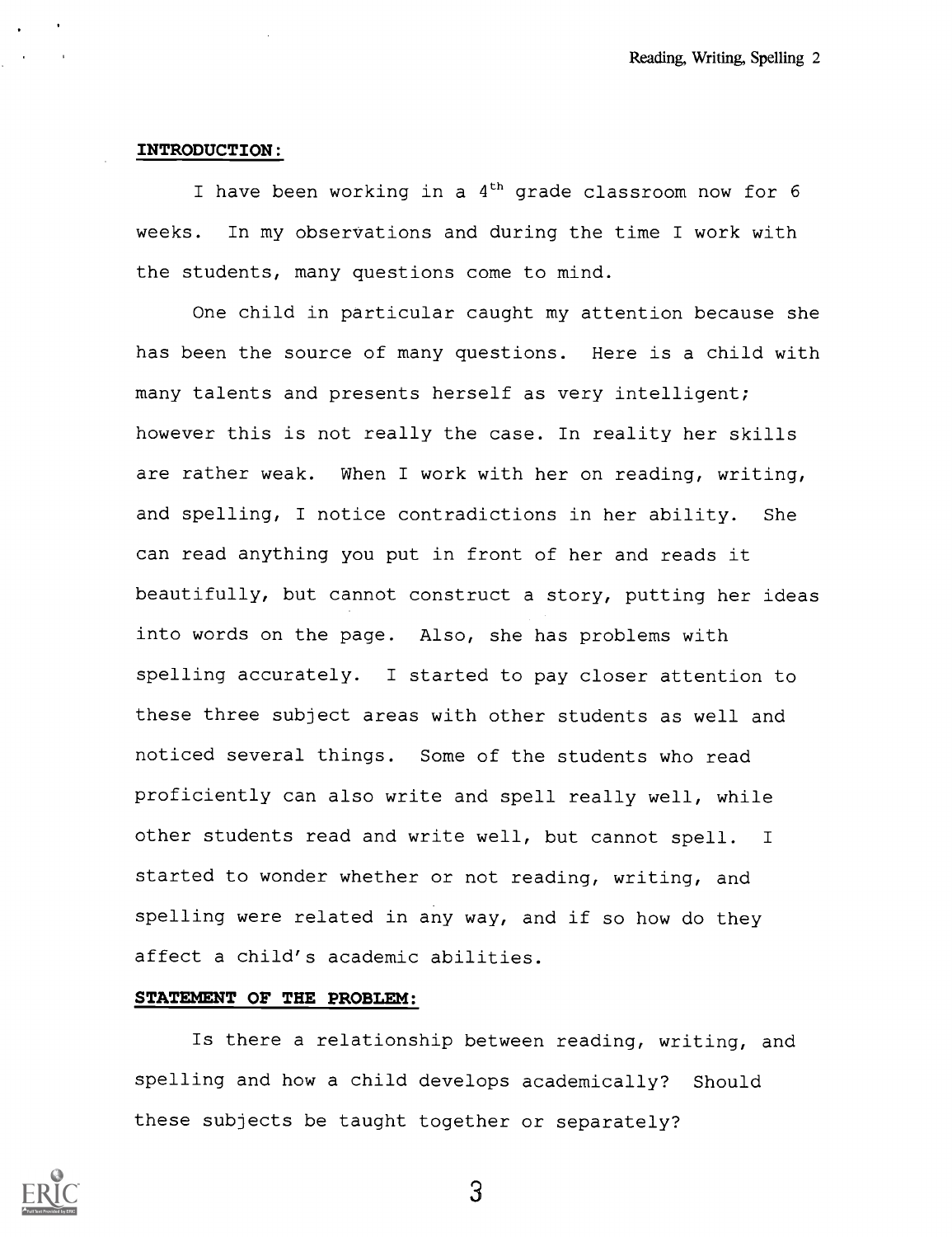#### LITERATURE REVIEW:

Through my research I found that many theorists had similar points of view on the topic of reading, writing, and spelling relationships. Many researchers saw a strong relationship between just reading and writing while others believed spelling belonged in that category as well. Braunger and Lewis discussed the importance of reading and writing. I found that "research shows that writing leads to improved reading achievement, reading leads to better writing performance and combined instruction leads to a higher level of thinking than when either process is taught alone." (Braunger & Lewis, 1997) Cobine felt that reading and writing exist only in relationship to each other. Reading and writing are considered a communicative pair where in order to comprehend and communicate successfully we must be efficient in both areas. "If ability in half of the communication pairs languishes, so does ability in the other half." (Cobine, 1995) Cobine believes that in the traditional style of teaching a child to read, writing usually plays a minor role. He concluded that this style of teaching is typically ineffective. Writing should be used as a response to reading. Reading and writing taught together would fulfill all different styles of learning in the way that students can learn to organize,clarify and refine their thoughts by writing while reading. (Cobine,

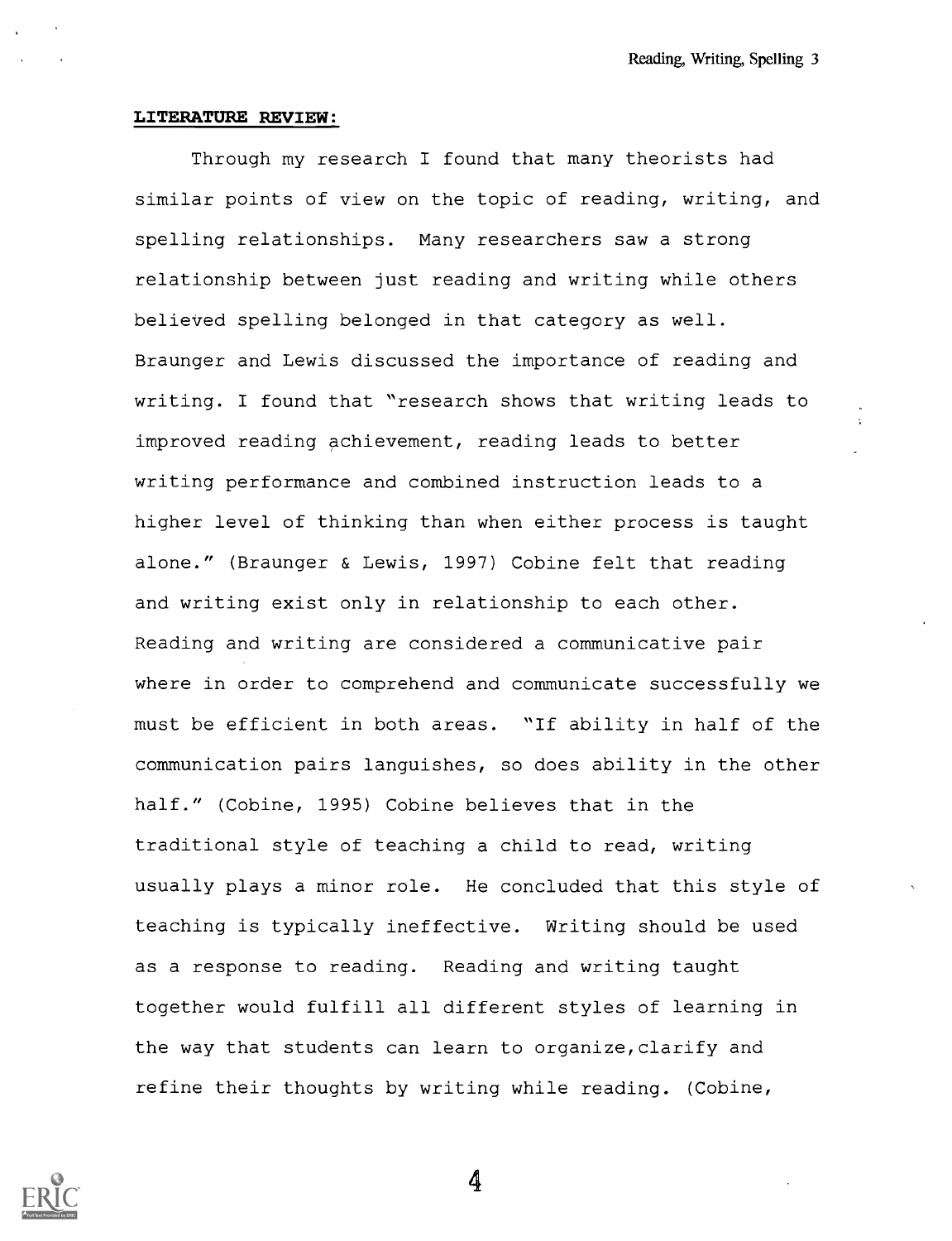1995) Along with Cobine's beliefs, Smith (1998) felt that one learns to write by reading. If writing is to achieve any type of successful communication then reading must complement it. (Smith, 1998) According to DeFord (1986), "The process of reading and writing are closely linked and interdependent, neither can develop in isolation from the other and none can develop before the other."

Some researchers believe that spelling needs to be included with reading and writing as a joint learning style. Separate from writing, spelling serves no purpose. Spelling develops more effectively when linked to reading and writing. (Bean & Bouffler, 1991) Others agreed with Bean and Bouffler. When students are learning new spelling words the words should be taken from their readings and writings. (Gentry and Gillet, 1993) Along these same lines, Wilde (1990) shares many of the same ideas and opinions. He feels that spelling is important, but there should only be time allotted for it through authentic reading and writing. Children grow as spellers when teachers support them in reading and writing. (Wilde, 1990) One last piece of information that I gathered was from Robin Gilchrist who believes that, "Increasing children's awareness of spelling patterns hastens their progress in both reading and writing." (Gilchrist)

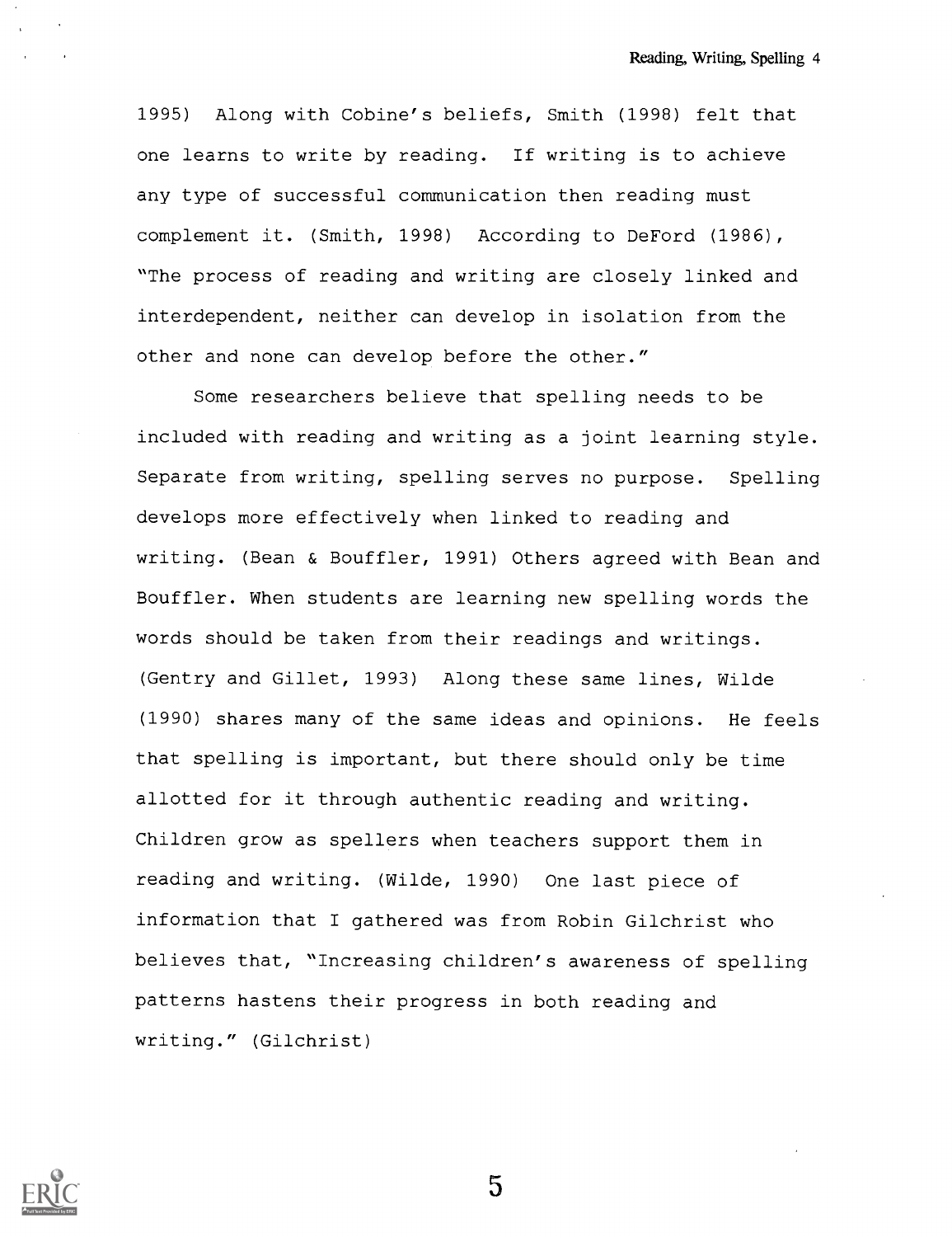#### SUMMARY:

I have come to find out that the majority of people researching the issue of the connections between reading, writing, and spelling share similar views. When teaching reading, writing, and spelling it is best for you, as the teacher, to highly consider integrating these subject areas into your lesson. The major consensus was that taught together, reading, writing, and spelling, serve to help students integrate information as opposed to learning each subject individually. It is important to recognize that these subjects are related to one another and actually help the student understand what is being taught. For example, if children are having a hard time with writing, it might be a good idea to incorporate more reading into their daily routine to provide more exposure to the written language. From the research is clear that combining teaching of these three subjects will have a positive influence on students' academic success

#### IMPLICATIONS:

Having the experience of working in a classroom setting every day over the past 6 weeks has sparked my curiosity about how a teacher actually goes about structuring her teaching style. I became interested in this issue in particular because I was noticing conflicting views around the three subjects of reading, writing and spelling. I feel

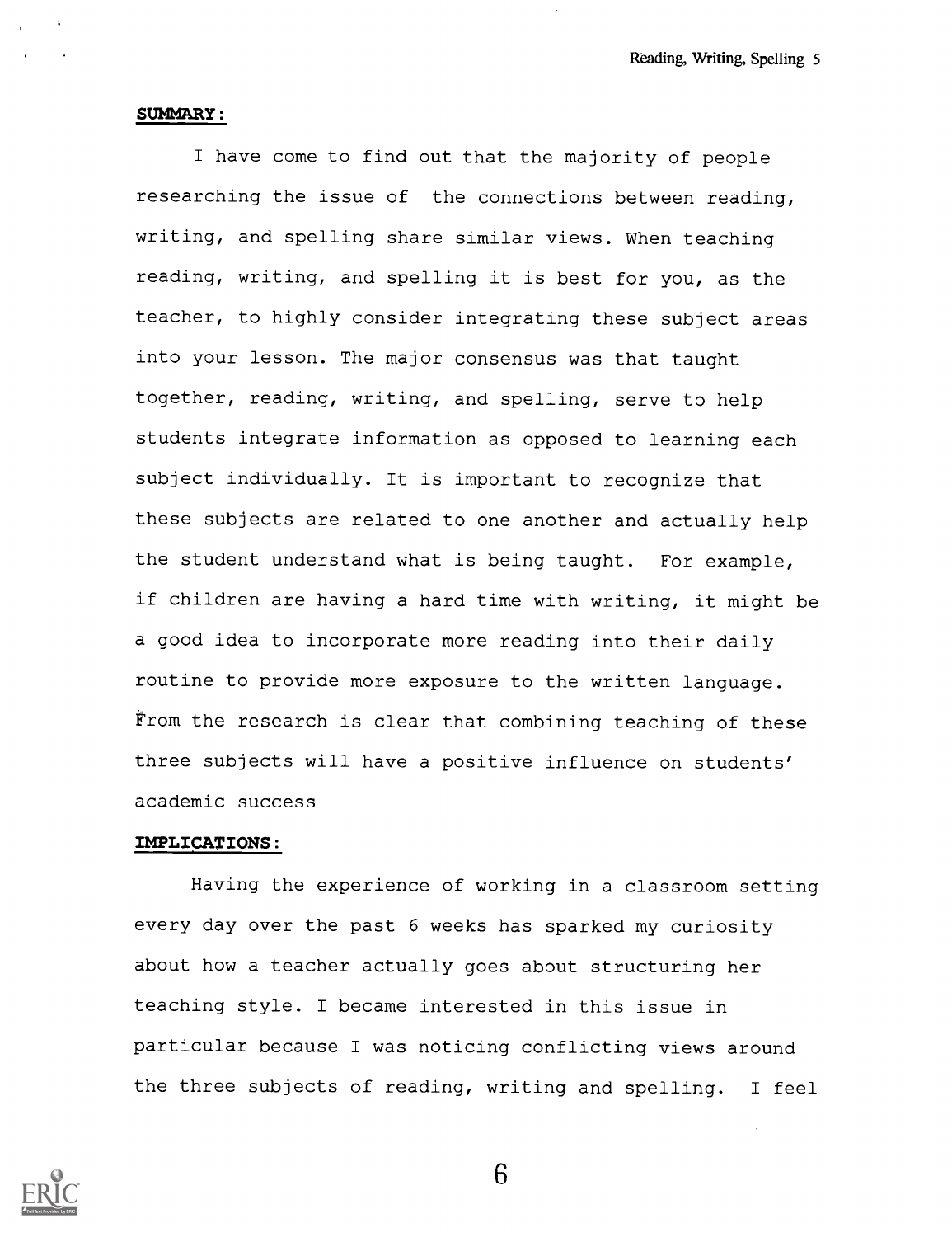that now I have gained a much better understanding of how to approach this issue in the future when I have my own classroom. In teaching I will combine these subjects together as one. I will try not to focus on these subjects as individual subjects, but as one relevant topic. I feel that it is in the best interest of students to structure my teaching style in a way that helps students make connections in reading, writing, and spelling. I want to stress to other teachers that these subjects go hand in hand and need to be supported by each other. Now that I have gained this knowledge I hope to go back to my classroom and work with the student I mentioned in my introduction and give her better guidance so that she will feel much more successful when presented with lessons pertaining to these three subjects.

#### REFERENCES.:

Bean, W. & Bouffler, C. (1991). "Spelling by Writing." Rozelle, NSW, Australia: Primary Teaching English Association.

Braunger, J. & Lewis, J. (1997). "Building a knowledge base in reading." Northwest Regional Educational Laboratories Curriculum & Instructional Services.

Cobine, G. (1995). "Effective Use of Student Journal Writing." ERIC Digest. Bloomington, IN: ERIC/REC.[ED 378 587]

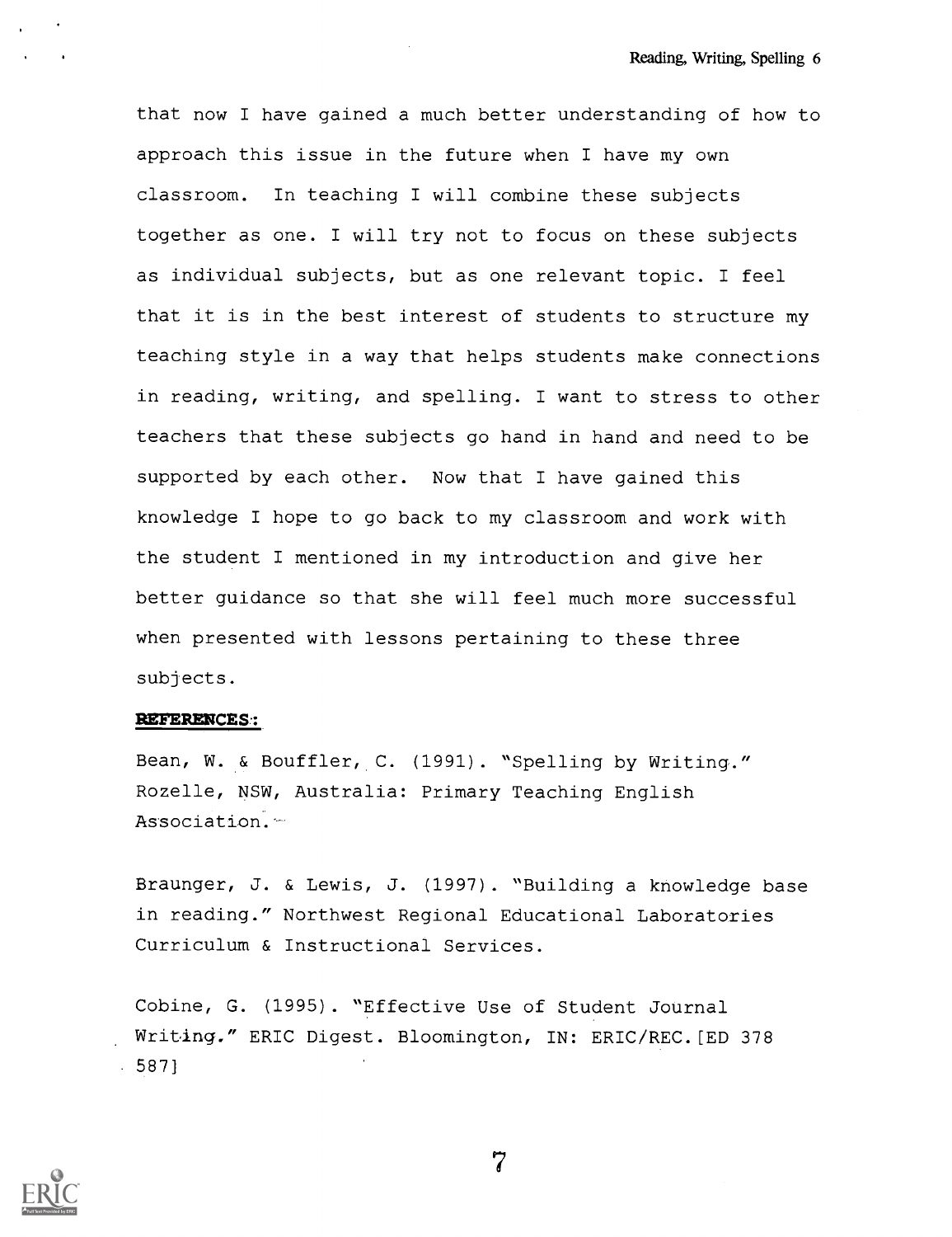DeFord, D.E. (1986). "Children write to read and read to write." Newark, DE: International Reading Association.

Gentry, R. and Gillet, J. (1993). "Teaching students to spell." Portsmouth, NH: Heinemann.

Gilchrist, R. (?).. "Beginning Reading Instruction Components & Features of a Research-Based Reading Program." Internet site:http://www.tea.state.tx.us/reading/begin read.html.

Smith, F. (1998). "Essays into Literacy." The Internet TESL Journal, Vol.IV, No.12, http://www.aitech.ac.jp/-ites1j/

Wilde, S. (1990). "A proposal for a new spelling curriculum." The Elementary School Journal, 90.



 $\mathbf{t}$  .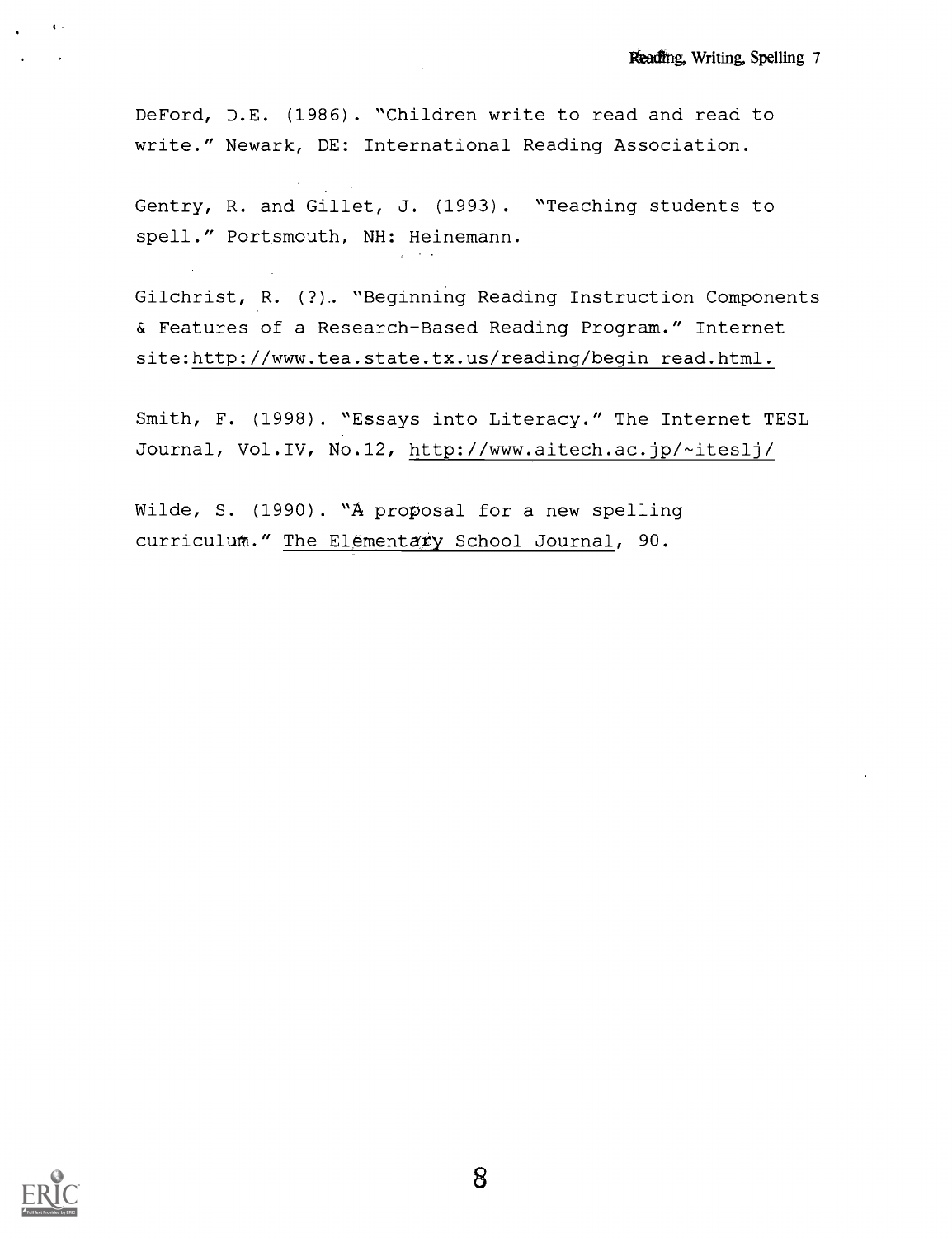

U.S. Department of Education

Office of Educational Research and Improvement (OERI) National Library of Education (NLE) Educational Resources Information Center (ERIC)



# **REPRODUCTION RELEASE**<br>(Specific Document) CS 217 330

(Specific Document)

| <b>I. DOCUMENT IDENTIFICATION:</b>                |                          |
|---------------------------------------------------|--------------------------|
| Title: The Relationship Between Reading, Writing, |                          |
| and Spelling                                      |                          |
| Author(s): Jill Keegar                            |                          |
| <b>Corporate Source:</b>                          | <b>Publication Date:</b> |
| Dominican University of California                | October 2000             |
| <b>BEBBABUATION BELEACE.</b>                      |                          |

## II. REPRODUCTION RELEASE:

In order to disseminate as widely as possible timely and significant materials of interest to the educational community, documents announced in the monthly abstract journal of the ERIC system, Resources in Education (RIE), are usually made available to users in microfiche, reproduced paper copy. and electronic media, and sold through the ERIC Document Reproduction Service (EDRS). Credit is given to the source of each document, and, if reproduction release is granted, one of the following notices is affixed to the document.

If permission is granted to reproduce and disseminate the identified document, please CHECK ONE of the following three options and sign at the bottom of the page.

|                             | The sample sticker shown below will be<br>affixed to all Level 1 documents                                                                                    | The sample sticker shown below will be<br>affixed to all Level 2A documents                                                                                                                                                                                                                                                                                                                                                                                                                                       | The sample sticker shown below will be<br>affixed to all Level 2B documents                               |
|-----------------------------|---------------------------------------------------------------------------------------------------------------------------------------------------------------|-------------------------------------------------------------------------------------------------------------------------------------------------------------------------------------------------------------------------------------------------------------------------------------------------------------------------------------------------------------------------------------------------------------------------------------------------------------------------------------------------------------------|-----------------------------------------------------------------------------------------------------------|
|                             | PERMISSION TO REPRODUCE AND<br>DISSEMINATE THIS MATERIAL HAS<br><b>BEEN GRANTED BY</b><br>Samp'                                                               | PERMISSION TO REPRODUCE AND<br>DISSEMINATE THIS MATERIAL IN<br>MICROFICHE, AND IN ELECTRONIC MEDIA<br>FOR ERIC COLLECTION SUBSCRIBERS ONLY.<br>HAS BEEN GRANTED BY                                                                                                                                                                                                                                                                                                                                                | PERMISSION TO REPRODUCE AND<br>DISSEMINATE THIS MATERIAL IN<br><b>MICROFICHE ONLY HAS BEEN GRANTED BY</b> |
|                             | TO THE EDUCATIONAL RESOURCES<br><b>INFORMATION CENTER (ERIC)</b>                                                                                              | TO THE EDUCATIONAL RESOURCES<br><b>INFORMATION CENTER (ERIC)</b>                                                                                                                                                                                                                                                                                                                                                                                                                                                  | TO THE EDUCATIONAL RESOURCES<br><b>INFORMATION CENTER (ERIC)</b>                                          |
|                             |                                                                                                                                                               | 2A                                                                                                                                                                                                                                                                                                                                                                                                                                                                                                                | 2B                                                                                                        |
|                             | Level 1                                                                                                                                                       | Level 2A                                                                                                                                                                                                                                                                                                                                                                                                                                                                                                          | Level 2B                                                                                                  |
|                             |                                                                                                                                                               |                                                                                                                                                                                                                                                                                                                                                                                                                                                                                                                   |                                                                                                           |
|                             |                                                                                                                                                               |                                                                                                                                                                                                                                                                                                                                                                                                                                                                                                                   |                                                                                                           |
|                             | Check here for Level 1 release, permitting reproduction<br>and dissemination in microfiche or other ERIC archival<br>media (e.g., electronic) and paper copy. | Check here for Level 2A release, permitting reproduction<br>and dissemination in microfiche and in electronic media<br>for ERIC archival collection subscribers only                                                                                                                                                                                                                                                                                                                                              | Check here for Level 2B release, permitting<br>reproduction and dissemination in microfiche only          |
|                             |                                                                                                                                                               | Documents will be processed as indicated provided reproduction quality permits.<br>If permission to reproduce is granted, but no box is checked, documents will be processed at Level 1.                                                                                                                                                                                                                                                                                                                          |                                                                                                           |
|                             |                                                                                                                                                               | I hereby grant to the Educational Resources Information Center (ERIC) nonexclusive permission to reproduce and disseminate this document<br>as indicated above. Reproduction from the ERIC microfiche or electronic media by persons other than ERIC employees and its system<br>contractors requires permission from the copyright holder. Exception is made for non-profit reproduction by libraries and other service agencies<br>to satisfy information needs of educators in response to discrete inquiries. |                                                                                                           |
| Sign<br>here, $\rightarrow$ | Signature                                                                                                                                                     |                                                                                                                                                                                                                                                                                                                                                                                                                                                                                                                   | Printed Name/Position/Title:                                                                              |
| nlease                      | Organization/Address: U 7<br>$\mathsf{U} \mathsf{P}$<br>$santa$ $R0sa, Ca. 95405$                                                                             | Carrssa Ave.<br>าเทาเราเห                                                                                                                                                                                                                                                                                                                                                                                                                                                                                         | <b>FAX:</b>                                                                                               |
|                             |                                                                                                                                                               |                                                                                                                                                                                                                                                                                                                                                                                                                                                                                                                   |                                                                                                           |